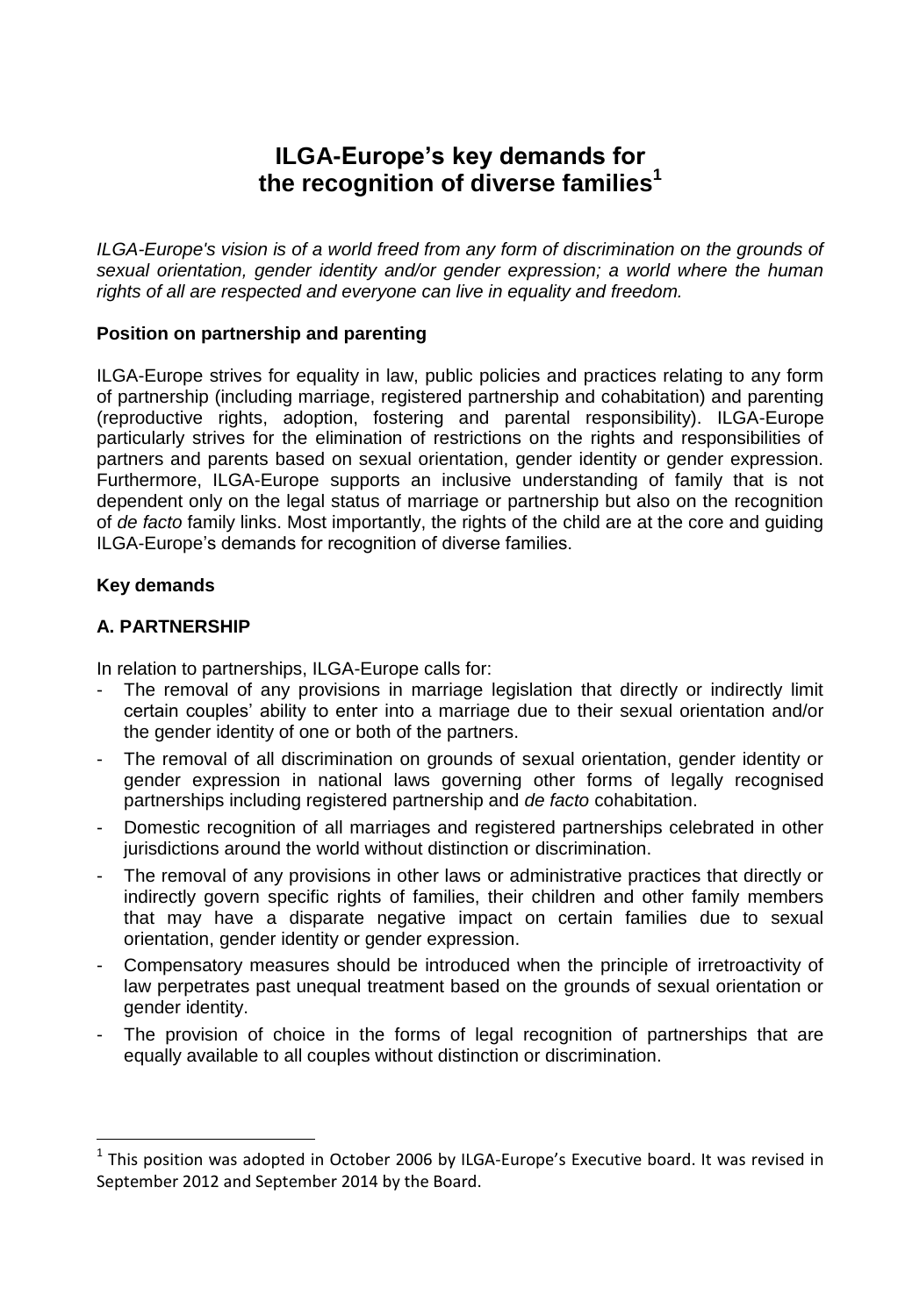- The removal of any remaining restrictions on the right to marry of trans people in compliance with the decision of the European Court of Human Rights in *Goodwin & I v UK* (2002).
- The removal of any obligation on trans people to divorce existing spouses/registered partners as a precondition for legal recognition of their gender identity.
- Specific consideration of criteria that could hinder the legal recognition of intersex people's partnerships.
- The removal of any exclusion or discrimination in the legal definition of family (should such a definition exist) irrespective of civil status and the sexual orientation, gender identity or gender expression of the partners.
- The removal of any remaining cisnormative<sup>2</sup> and heteronormative<sup>3</sup> linguistic and cultural bias that may be found in law, policies and/or practices which could result in direct or indirect discrimination on the basis of sexual orientation, gender identity or gender expression.
- The removal of any symbolic distinctions in the conduction of civil registration/marriage (e.g. place of registration) or ability for public officials to object to registering certain couples on the basis of their sexual orientation, gender identity or gender expression.
- Access to international protection and family reunification for third country nationals should be extended to include their spouse, registered partner or unmarried partner.

# **B. PARENTING**

 $\overline{a}$ 

In relation to parenting, ILGA-Europe calls for:

- The elimination of restrictions on the rights and responsibilities of parents based on their sexual orientation, gender identity or gender expression.
- Laws and policies on adoption and fostering that are based on the needs and rights of children, and the suitability of prospective adopters/foster parents to parent without discrimination on the civil status or the grounds of sexual orientation, gender identity or gender expression of the parent/s.
- The ending of discrimination in access to fertility treatment and assisted reproduction.
- The abolishment of the sterilisation requirement in laws that regulate the recognition of trans people's gender identity in the process for change of name and/or legal gender.
- The provision of the possibility of preservation of the gametes of trans people that chose to undergo gender reassignment surgery.
- The removal of any discrimination in judicial decisions regarding the custody of children.
- The removal of unequal treatment in parenting based on sexual orientation, gender identity and gender expression (e.g. in the setting up of adoption priority lists etc).
- The possibility of adoption of a child by its co-parent, without discrimination based on the child's birth status, the parents' civil status, or the parents' sexual orientation, gender identity or gender expression.
- The recognition of both lesbian mothers as the legal parents of a child born within their relationship should follow the established parental recognition procedures without discrimination on the ground of sex, gender and/or sexual orientation.

<sup>&</sup>lt;sup>2</sup> Cisnormativity refers to the practices and institutions that legitimise and privilege those who are comfortable in the gender belonging to the sex assigned to them at birth. On the other hand, this norm systematically disadvantages and marginalises all persons whose gender identity and expression do not meet social expectations.

<sup>3</sup> *Heteronormativity* refers to cultural and social practices where people are led into believing and behaving as if heterosexuality was the only conceivable sexuality. It also implies the positioning of heterosexuality as the only way of being 'normal' and as the key source of social reward.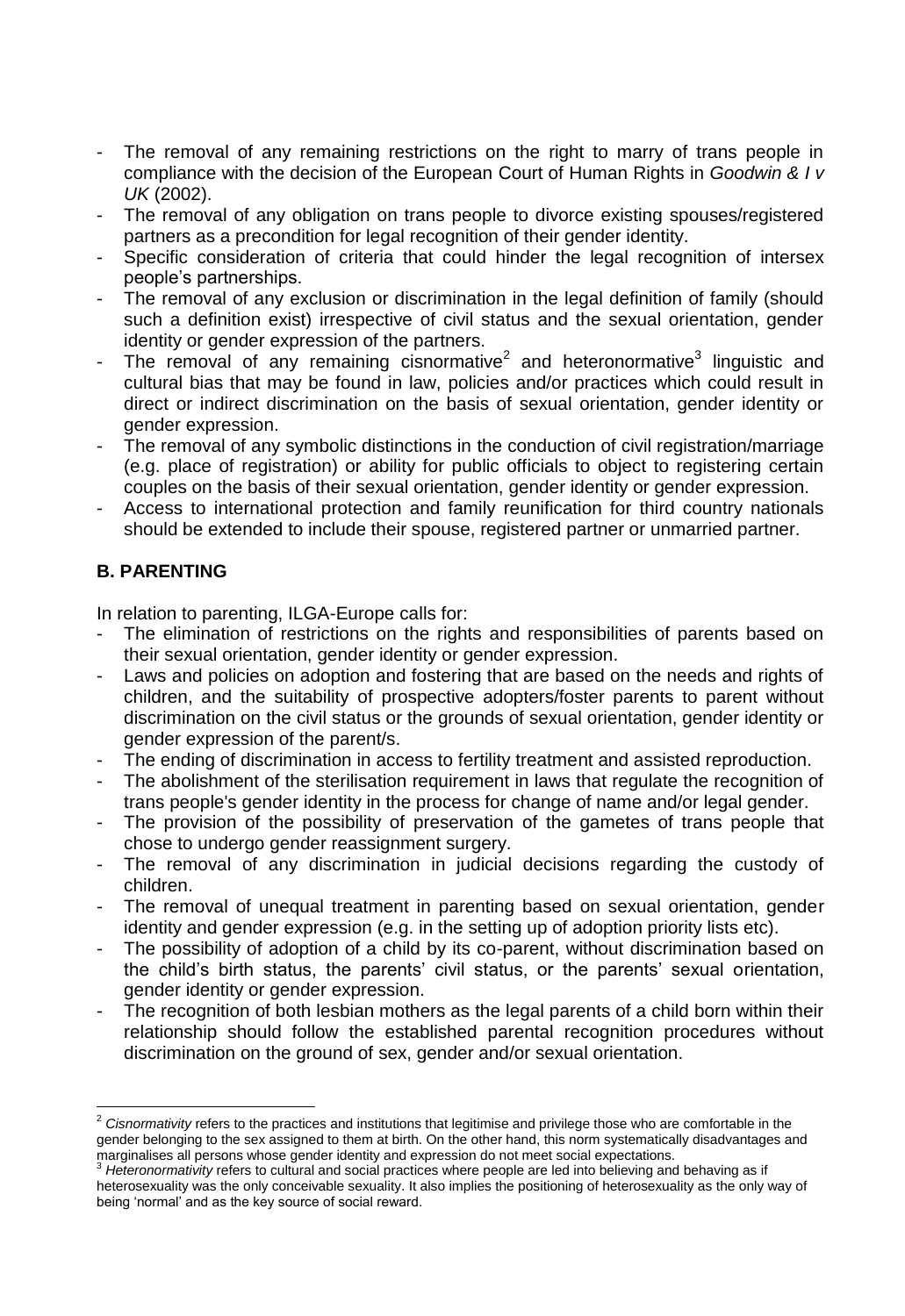- Rights and responsibilities vested in parents in *de facto* relationships should be provided without discrimination on grounds of sexual orientation, gender identity or gender expression.
- Legal, financial and work-related benefits to be made available to all families without discrimination based on a child's filiation or the parent's sexual orientation, gender identity or gender expression.

# **On surrogacy**

ILGA-Europe recognises that there is no consensus in Europe, including within the human rights and LGBTI equality movements, on surrogacy. From a legal point of view, surrogacy is governed by very different national frameworks, from criminalisation to the total absence of legal regulation. ILGA-Europe acknowledges that there is no consensus within civil society as regards to the way public authorities should regulate this practice.

Surrogacy is not specific to LGBTI people or families, or to one sub-community of the LGBTI umbrella, and it is most common for different-sex couples. In this context, ILGA-Europe is primarily concerned with surrogacy as it relates to the human rights of LGBTI people and their families.

ILGA-Europe does not have a position on surrogacy but believes that the following minimum principles have to be safeguarded in any discussion and position on this issue. These principles are consistent with ILGA-Europe's positions on family and with the protection of the best interest of the child. They are also consistent with our approach based on equal rights for all families, irrespective of the parents' or prospective parents' sexual orientation or gender identity.

- *Principle 1:* The rights of the child, which are paramount, include the right of the child to have a legal status and to have their family situation recognised and protected.
- *Principle 2:* A human rights based approach should always be adopted in the development and implementation of legislative frameworks on surrogacy
- *Principle 3:* Where they exist, legislative frameworks on surrogacy should never directly or indirectly discriminate against individuals or couples on the basis of sexual orientation or gender identity.

# **C. CHILDREN AND OTHER FAMILY MEMBERS**

In relation to children and other family members, ILGA-Europe calls for:

- Equal treatment of children, regardless of: (i) the civil status of their parent/s; (ii) whether they are adopted or fostered; and (iii) whether they share a biological link with their parents.
- The best interests of the child should guide all measures aimed at children and therefore children should be protected against discrimination based on the sexual orientation, gender identity or gender expression of their parent/s and in accordance with the *UN Convention on the Rights of the Child (1989).*
- Children should not experience any discriminatory restrictions on their ability to travel to or enter into a country due to their non-biological ties to their parents.
- All of the children's social parents should be able to have their parental responsibility recognised.